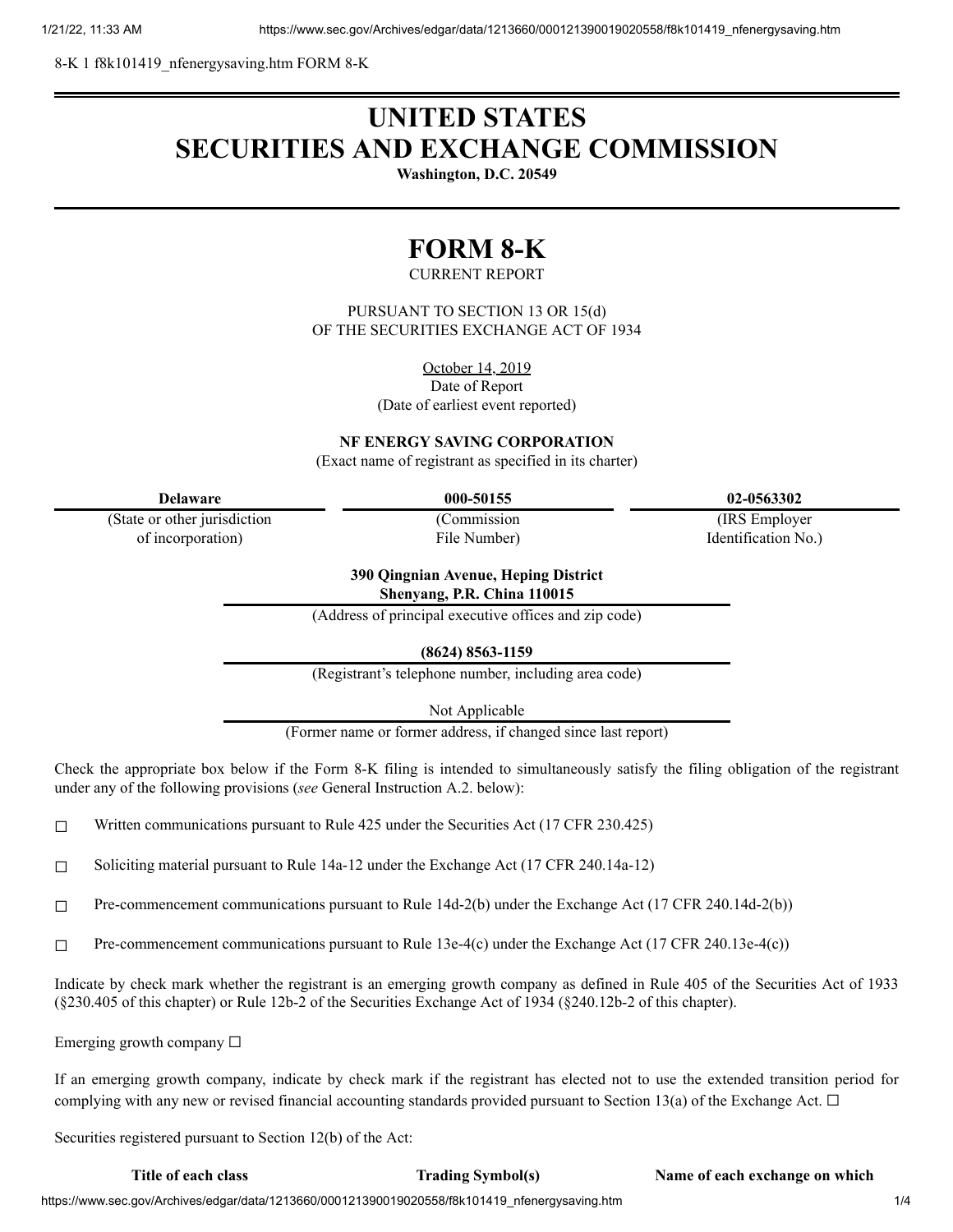**registered**

| Common stock, \$0.001 par value | BIMI | NASDAO Stock Market |
|---------------------------------|------|---------------------|
|                                 |      |                     |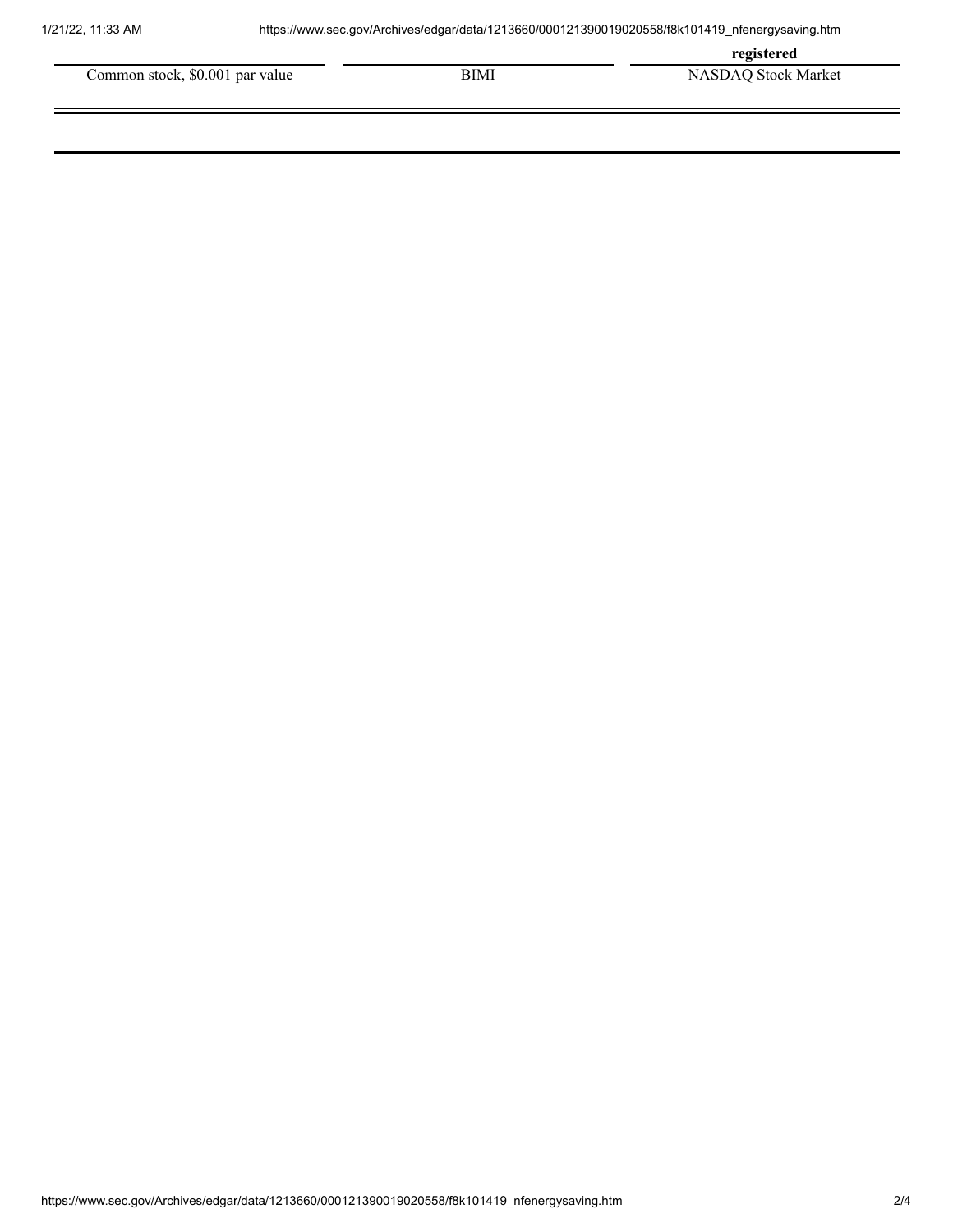## **Section 2 – Financial Information**

### **Item 2.01. Completion of Acquisition or Disposition of Assets.**

On October 14, 2019, the Company issued a press release announcing the completion of its acquisition of Boqi Zhengji Pharmacy Chain Co., Ltd., a company organized under the laws of the PRC ("BOQI"), through the purchase of the outstanding shares of BOQI's parent. A copy of the press release is attached as Exhibit 99.1 to this current report on Form 8-K and is incorporated by reference herein.

# **Item 9.01. Financial Statements and Exhibits**

(d) Exhibits

| Exhibit | <b>Description</b>                   |  |  |
|---------|--------------------------------------|--|--|
| 99.1    | Press Release dated October 14, 2019 |  |  |
|         |                                      |  |  |